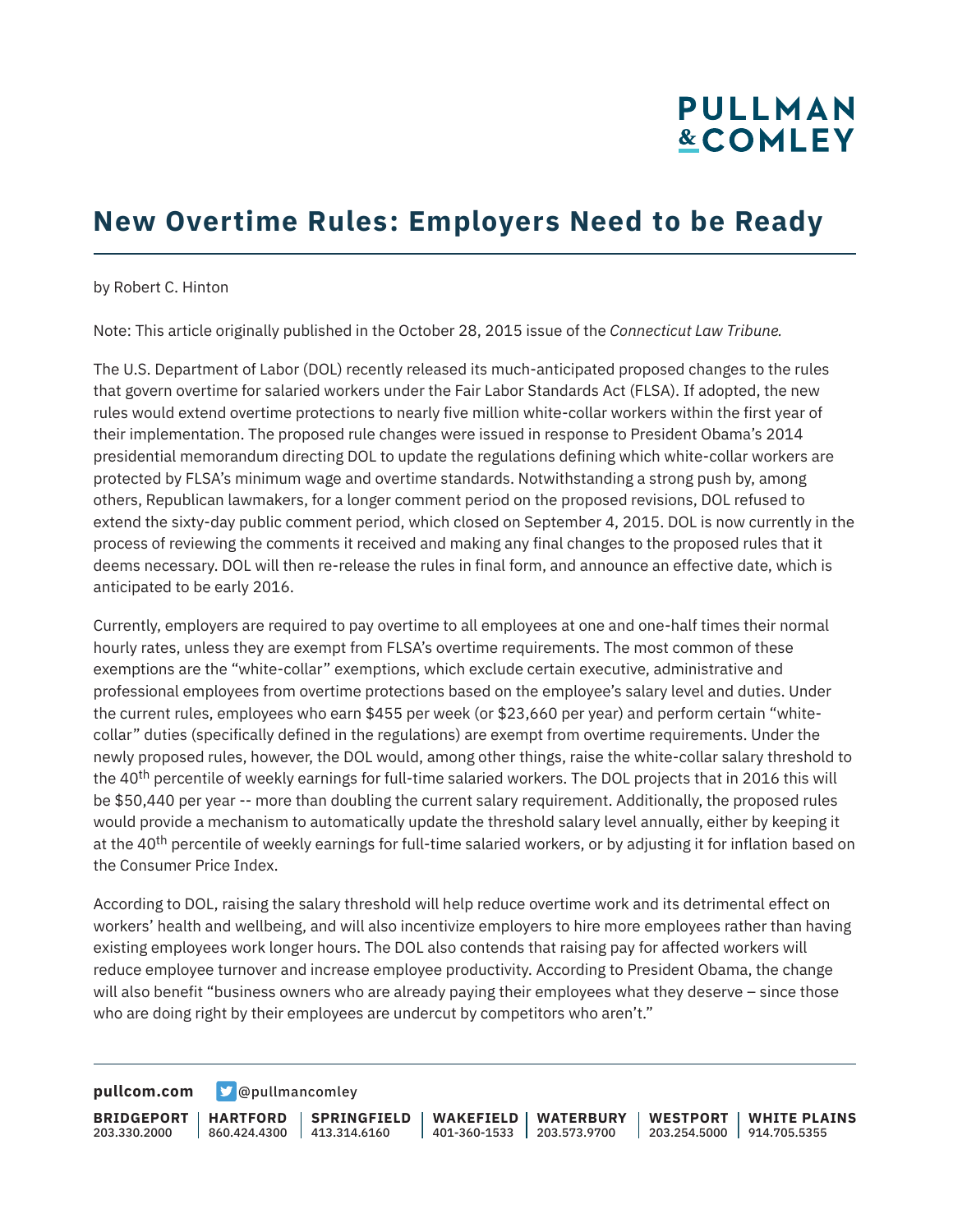# **PULLMAN &COMLEY**

#### New Overtime Rules: Employers Need to be Ready

The proposed new rules, however, are not without their critics. Randel Johnson, Senior Vice President of Labor, Immigration and Employee Benefits for the U.S. Chamber of Commerce, issued the following statement:

 "Making more employees eligible for overtime by severely restricting the exemptions will not guarantee more income, but instead will negatively impact small businesses and drastically limit employment opportunities. Additionally, many reclassified employees will lose benefits, flexibility, status, and opportunities for advancement. This change is another example of the administration being completely divorced from reality and adding more burdens to employers and expecting them to just absorb the impact."

The reaction from the National Restaurant Association was swift, issuing a statement that "these proposed rules have the potential to radically change industry standards and negatively impact our workforce." Similarly, the American Hotel and Lodging Association issued a statement that "the proposed changes to overtime rules will hurt our employees and severely impact small-business owners, who will be unable to continue the pace of job growth that has been so vital to boosting the economy." In a study conducted on behalf of the National Retail Federation, Oxford Economics concluded that the proposed overtime regulation would cost the restaurant and retail industries alone \$8.4 billion per year if fully implemented.

Regardless of personal opinion about the proposed new rules, employers need to determine now how these rule changes will impact their workforces. Specifically, employers should identify those white-collar positions that do not meet the proposed salary threshold, and determine what would have the greater financial impact: increasing the employee's salary to the new salary threshold, or allowing the employee to be eligible for overtime and closely monitoring his or her hours. Employers may also want to consider whether adopting "fluctuating workweek" agreements for certain positions may be most cost-effective.

Employers should also be aware that the DOL is considering changes to the "duties tests" for the white-collar exemptions. These tests define what types of job duties are exempt and which are not, and limit the proportion of an exempt employee's time that may be spent doing non-exempt work. Until the DOL announces what, if any, changes it will make to the current duties tests, employers cannot be certain whether it will even be possible to classify some positions as exempt, regardless of salary level.

In short, employers need to be prepared to restructure their workforces to accommodate the increased costs resulting from the new overtime rules, but should not rush to implement changes until the final rules are issued. Given that these rule changes come at a time when FLSA is already fertile ground for litigation, employers should consult with legal counsel to ensure that they are prepared to achieve compliance quickly.

*Reprinted with permission from the Connecticut Law Tribune. ©2015 ALM Properties, Inc. Further duplication without permission is prohibited. All rights reserved.*